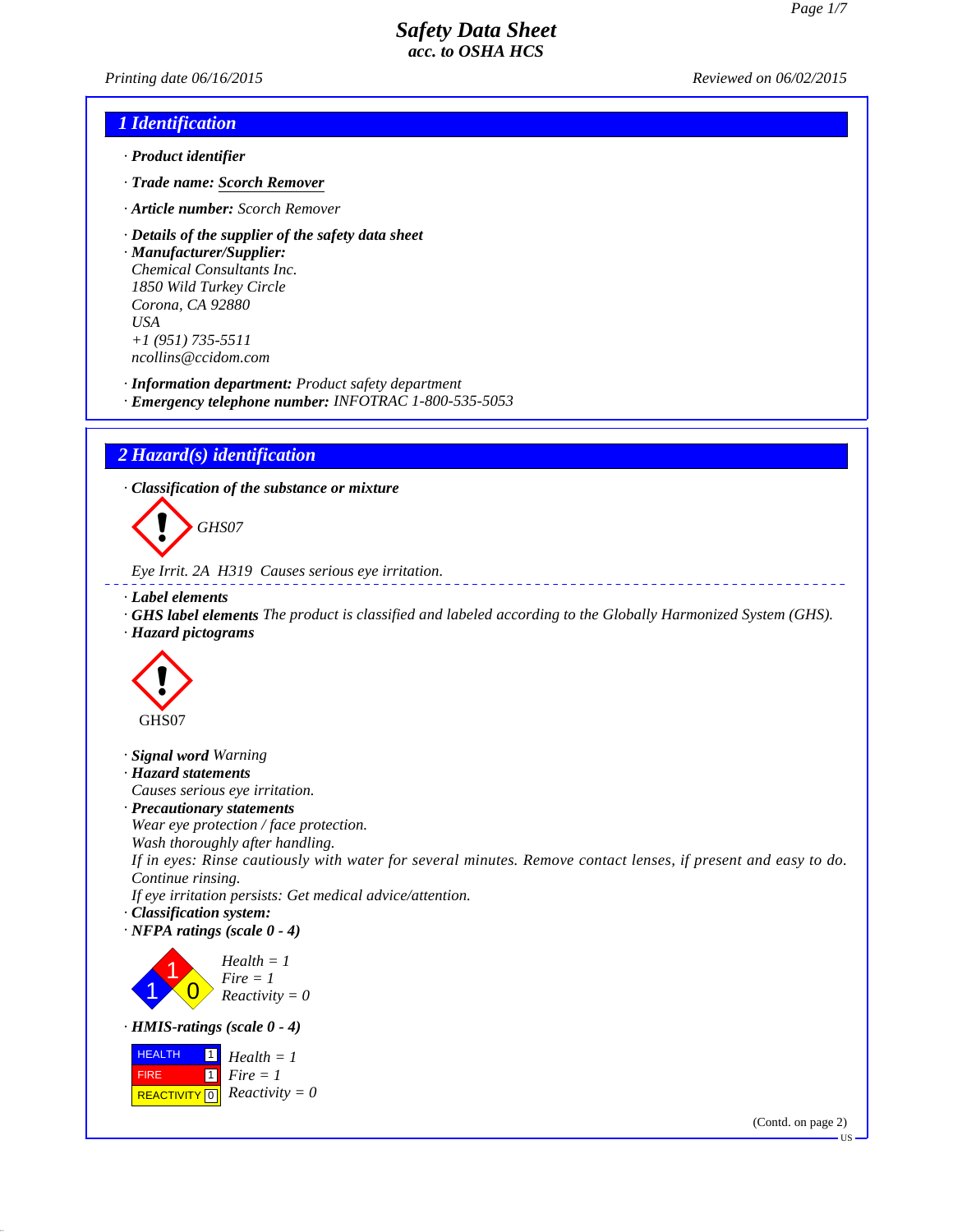*Printing date 06/16/2015 Reviewed on 06/02/2015*

(Contd. of page 1)

*Trade name: Scorch Remover*

- *· Other hazards*
- *· Results of PBT and vPvB assessment*
- *· PBT: Not applicable.*
- *· vPvB: Not applicable.*

# *3 Composition/information on ingredients*

- *· Chemical characterization: Mixtures*
- *· Description: Mixture of the substances listed below with nonhazardous additions.*
- *· Dangerous components:*
- *7722-84-1 hydrogen peroxide solution 1-10%*

*4 First-aid measures*

- *· Description of first aid measures*
- *· After inhalation: Supply fresh air; consult doctor in case of complaints.*
- *· After skin contact: Immediately rinse with water.*
- *· After eye contact:*
- *Rinse opened eye for several minutes under running water. If symptoms persist, consult a doctor.*
- *· After swallowing: If symptoms persist consult doctor.*
- *· Information for doctor:*
- *· Most important symptoms and effects, both acute and delayed No further relevant information available.*
- *· Indication of any immediate medical attention and special treatment needed*
- *No further relevant information available.*

# *5 Fire-fighting measures*

- *· Extinguishing media*
- *· Suitable extinguishing agents: Use fire fighting measures that suit the environment.*
- *· Special hazards arising from the substance or mixture No further relevant information available.*
- *· Advice for firefighters*
- *· Protective equipment: No special measures required.*

### *6 Accidental release measures*

- *· Personal precautions, protective equipment and emergency procedures Not required.*
- *· Environmental precautions: Dilute with plenty of water.*

*For large spills: Do not allow to enter sewers/ surface or ground water.*

- *· Methods and material for containment and cleaning up: Absorb with liquid-binding material (sand, diatomite, acid binders, universal binders, sawdust). Ensure adequate ventilation.*
- *· Reference to other sections See Section 7 for information on safe handling. See Section 8 for information on personal protection equipment. See Section 13 for disposal information.*

(Contd. on page 3)

US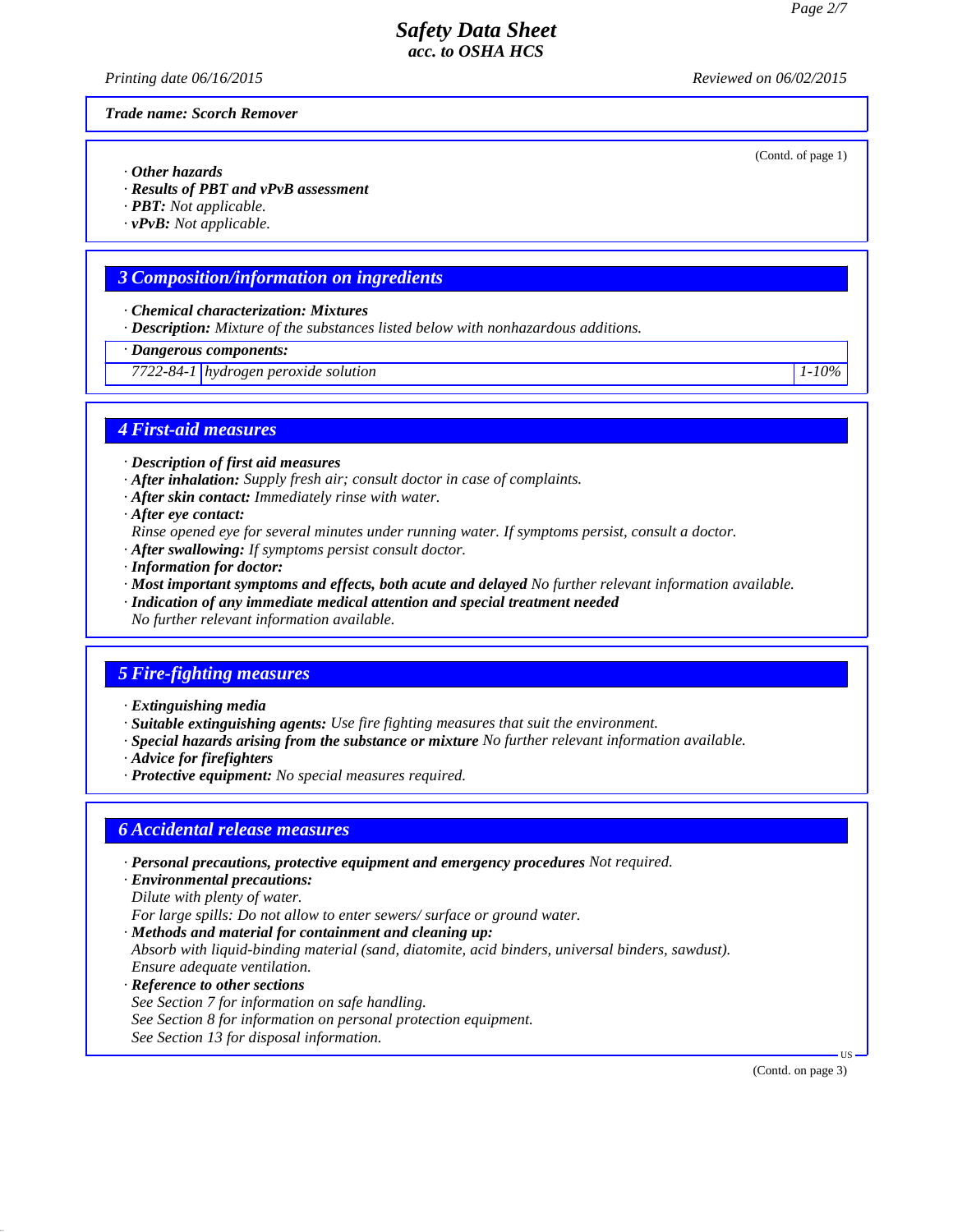*Printing date 06/16/2015 Reviewed on 06/02/2015*

(Contd. of page 2)

#### *Trade name: Scorch Remover*

*7 Handling and storage*

- *· Handling:*
- *· Precautions for safe handling Ensure good ventilation/exhaustion at the workplace. Prevent formation of aerosols.*
- *· Information about protection against explosions and fires: No special measures required.*
- *· Conditions for safe storage, including any incompatibilities*
- *· Storage:*
- *· Requirements to be met by storerooms and receptacles: No special requirements.*
- *· Information about storage in one common storage facility: Not required.*
- *· Further information about storage conditions: Keep receptacle tightly sealed.*
- *· Specific end use(s) No further relevant information available.*

#### *8 Exposure controls/personal protection*

*· Additional information about design of technical systems: No further data; see item 7.*

- *· Control parameters*
- *· Components with limit values that require monitoring at the workplace:*

#### *7722-84-1 hydrogen peroxide solution*

*PEL Long-term value: 1.4 mg/m³, 1 ppm*

*REL Long-term value: 1.4 mg/m³, 1 ppm*

*TLV Long-term value: 1.4 mg/m³, 1 ppm*

*· Additional information: The lists that were valid during the creation were used as basis.*

#### *· Exposure controls*

- *· Personal protective equipment:*
- *· General protective and hygienic measures:*

*Keep away from foodstuffs, beverages and feed.*

*Immediately remove all soiled and contaminated clothing.*

*Wash hands before breaks and at the end of work.*

*Avoid contact with the eyes. Avoid contact with the eyes and skin.*

*· Breathing equipment:*

*In case of brief exposure or low pollution use respiratory filter device. In case of intensive or longer exposure use respiratory protective device that is independent of circulating air.*

#### *· Protection of hands:*



**Protective gloves** 

*The glove material has to be impermeable and resistant to the product/ the substance/ the preparation. Due to missing tests no recommendation to the glove material can be given for the product/ the preparation/ the chemical mixture.*

*Selection of the glove material on consideration of the penetration times, rates of diffusion and the degradation · Material of gloves*

*The selection of the suitable gloves does not only depend on the material, but also on further marks of quality and varies from manufacturer to manufacturer. As the product is a preparation of several substances, the resistance of the glove material can not be calculated in advance and has therefore to be checked prior to the application.*

(Contd. on page 4)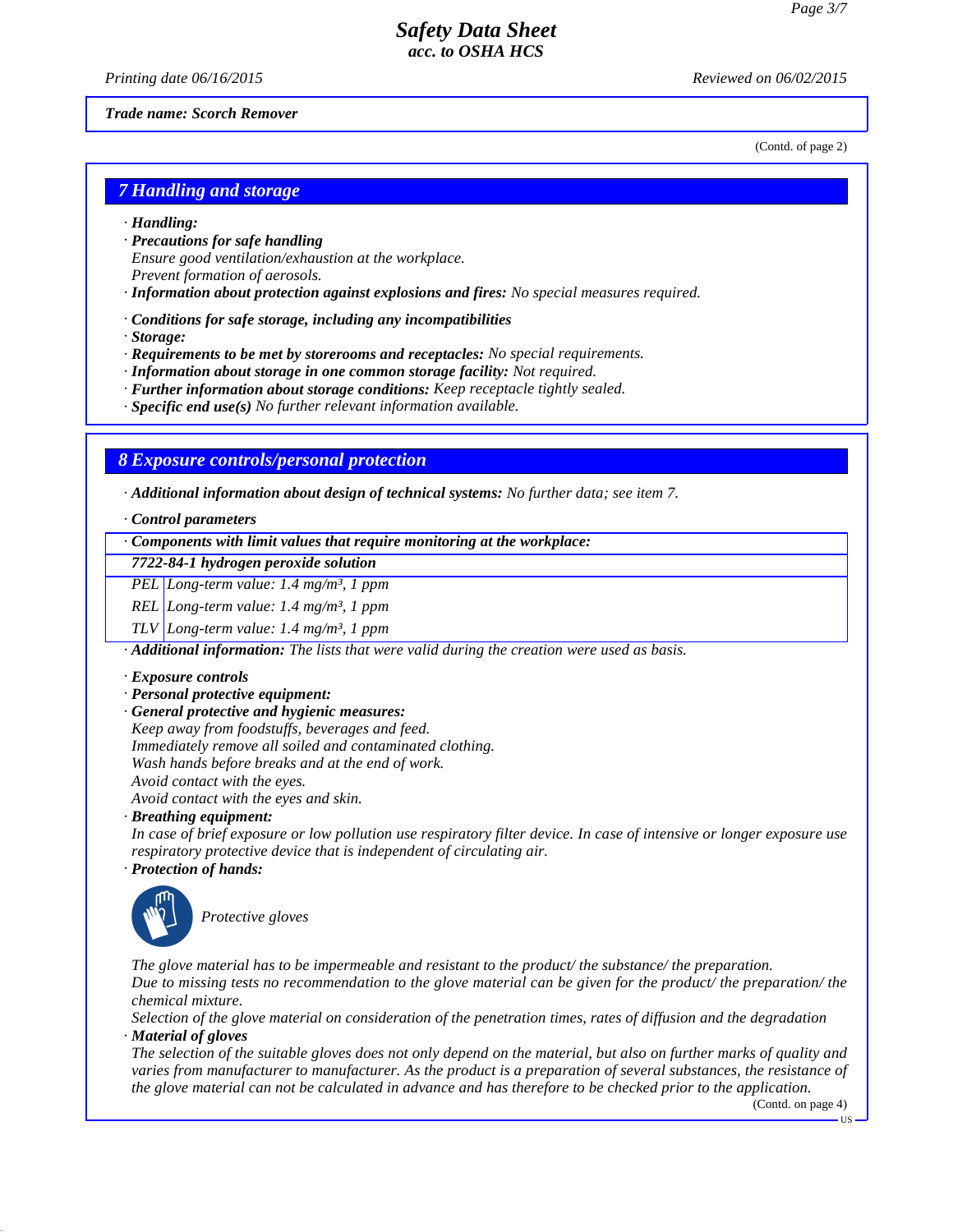*Printing date 06/16/2015 Reviewed on 06/02/2015*

(Contd. of page 3)

US

## *Trade name: Scorch Remover*

*· Penetration time of glove material*

*The exact break through time has to be found out by the manufacturer of the protective gloves and has to be observed.*

*· Eye protection:*



`R*Tightly sealed goggles*

| · Information on basic physical and chemical properties    |                                               |  |
|------------------------------------------------------------|-----------------------------------------------|--|
| <b>General Information</b>                                 |                                               |  |
| $\cdot$ Appearance:<br>Form:                               | Fluid                                         |  |
| Color:                                                     | According to product specification            |  |
| $\cdot$ Odor:                                              | Characteristic                                |  |
| $\cdot$ Odour threshold:                                   | Not determined.                               |  |
| $\cdot$ pH-value at 20 $\cdot$ C (68 $\cdot$ F):           | 5                                             |  |
| Change in condition                                        |                                               |  |
| <b>Melting point/Melting range:</b>                        | Undetermined.                                 |  |
| <b>Boiling point/Boiling range:</b>                        | 100 °C (212 °F)                               |  |
| · Flash point:                                             | > 100 °C (> 212 °F)                           |  |
| · Flammability (solid, gaseous):                           | Not applicable.                               |  |
| · Ignition temperature:                                    |                                               |  |
| Decomposition temperature:                                 | Not determined.                               |  |
| · Auto igniting:                                           | Product is not selfigniting.                  |  |
| · Danger of explosion:                                     | Product does not present an explosion hazard. |  |
| · Explosion limits:                                        |                                               |  |
| Lower:                                                     | Not determined.                               |  |
| <b>Upper:</b>                                              | Not determined.                               |  |
| $\cdot$ Vapor pressure at 20 $\cdot$ C (68 $\cdot$ F):     | 23 hPa $(17 \, \text{mm Hg})$                 |  |
| $\cdot$ Density at 20 $\cdot$ C (68 $\cdot$ F):            | $1.015$ g/cm <sup>3</sup> (8.47 lbs/gal)      |  |
| $\cdot$ Relative density                                   | Not determined.                               |  |
| · Vapour density                                           | Not determined.                               |  |
| $\cdot$ Evaporation rate                                   | Not determined.                               |  |
| · Solubility in / Miscibility with                         |                                               |  |
| Water:                                                     | Fully miscible.                               |  |
| · Partition coefficient (n-octanol/water): Not determined. |                                               |  |
| · Viscosity:                                               |                                               |  |
| Dynamic:                                                   | Not determined.                               |  |
| Kinematic:                                                 | Not determined.                               |  |
| · Solvent content:                                         |                                               |  |
| Organic solvents:                                          | $0.0\%$                                       |  |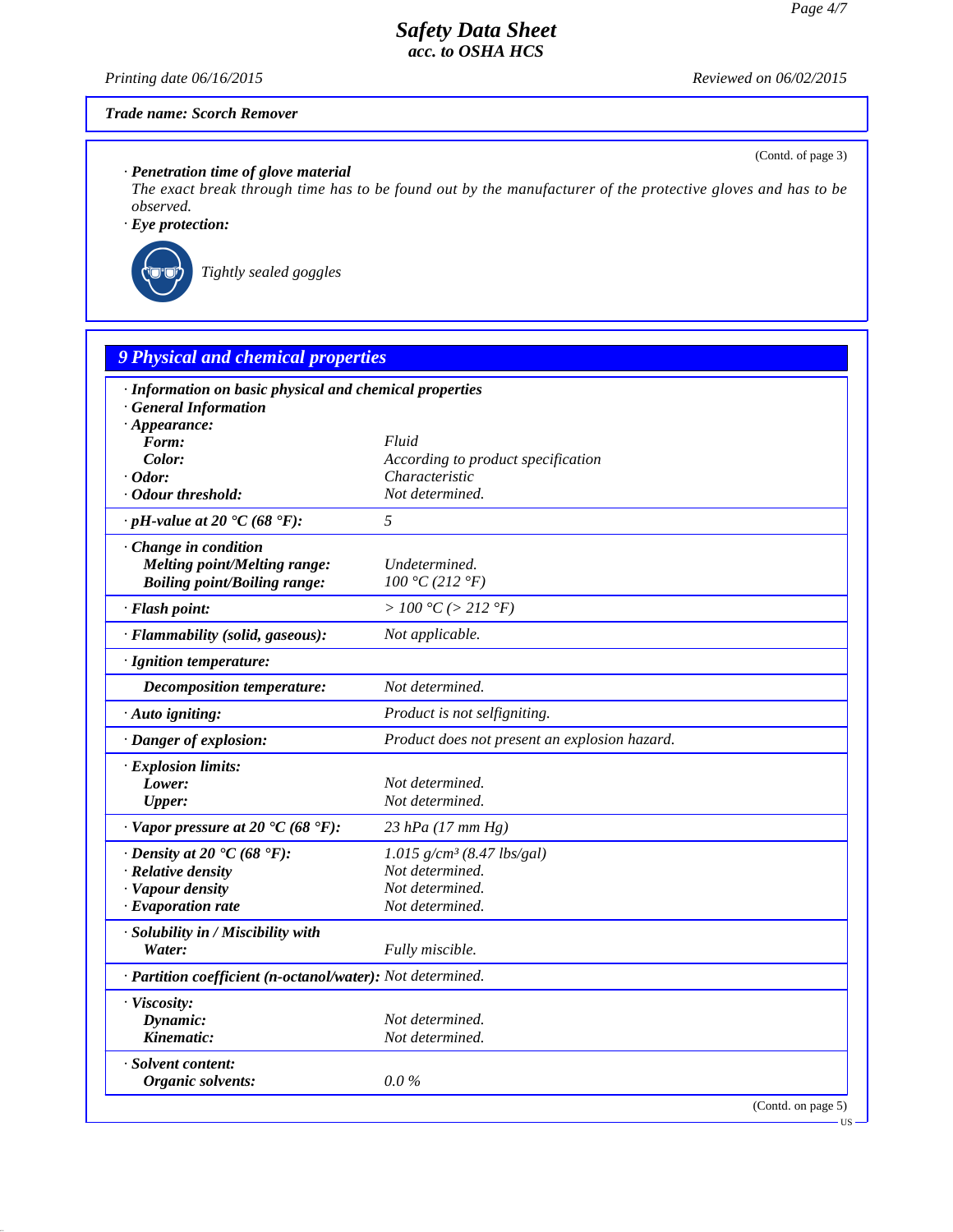*Printing date 06/16/2015 Reviewed on 06/02/2015*

(Contd. of page 4)

*Trade name: Scorch Remover*

*· Other information No further relevant information available.*

### *10 Stability and reactivity*

- *· Reactivity*
- *· Chemical stability*
- *· Thermal decomposition / conditions to be avoided: No decomposition if used according to specifications.*
- *· Possibility of hazardous reactions No dangerous reactions known.*
- *· Conditions to avoid No further relevant information available.*
- *· Incompatible materials: No further relevant information available.*
- *· Hazardous decomposition products: No dangerous decomposition products known.*

### *11 Toxicological information*

*· Information on toxicological effects*

- *· Acute toxicity:*
- *· Primary irritant effect:*
- *· on the skin: No irritant effect.*
- *· on the eye: Irritating effect.*
- *· Sensitization: No sensitizing effects known.*
- *· Additional toxicological information: The product shows the following dangers according to internally approved calculation methods for preparations: Irritant*

*· Carcinogenic categories*

*· IARC (International Agency for Research on Cancer)*

*None of the ingredients is listed.*

*· NTP (National Toxicology Program)*

*None of the ingredients is listed.*

*· OSHA-Ca (Occupational Safety & Health Administration)*

*None of the ingredients is listed.*

### *12 Ecological information*

- *· Toxicity*
- *· Aquatic toxicity: No further relevant information available.*
- *· Persistence and degradability No further relevant information available.*
- *· Behavior in environmental systems:*
- *· Bioaccumulative potential No further relevant information available.*
- *· Mobility in soil No further relevant information available.*
- *· Additional ecological information:*

*· General notes:*

*Do not allow undiluted product or large quantities of it to reach ground water, water course or sewage system. · Results of PBT and vPvB assessment*

- *· PBT: Not applicable.*
- *· vPvB: Not applicable.*
- *· Other adverse effects No further relevant information available.*

(Contd. on page 6)

US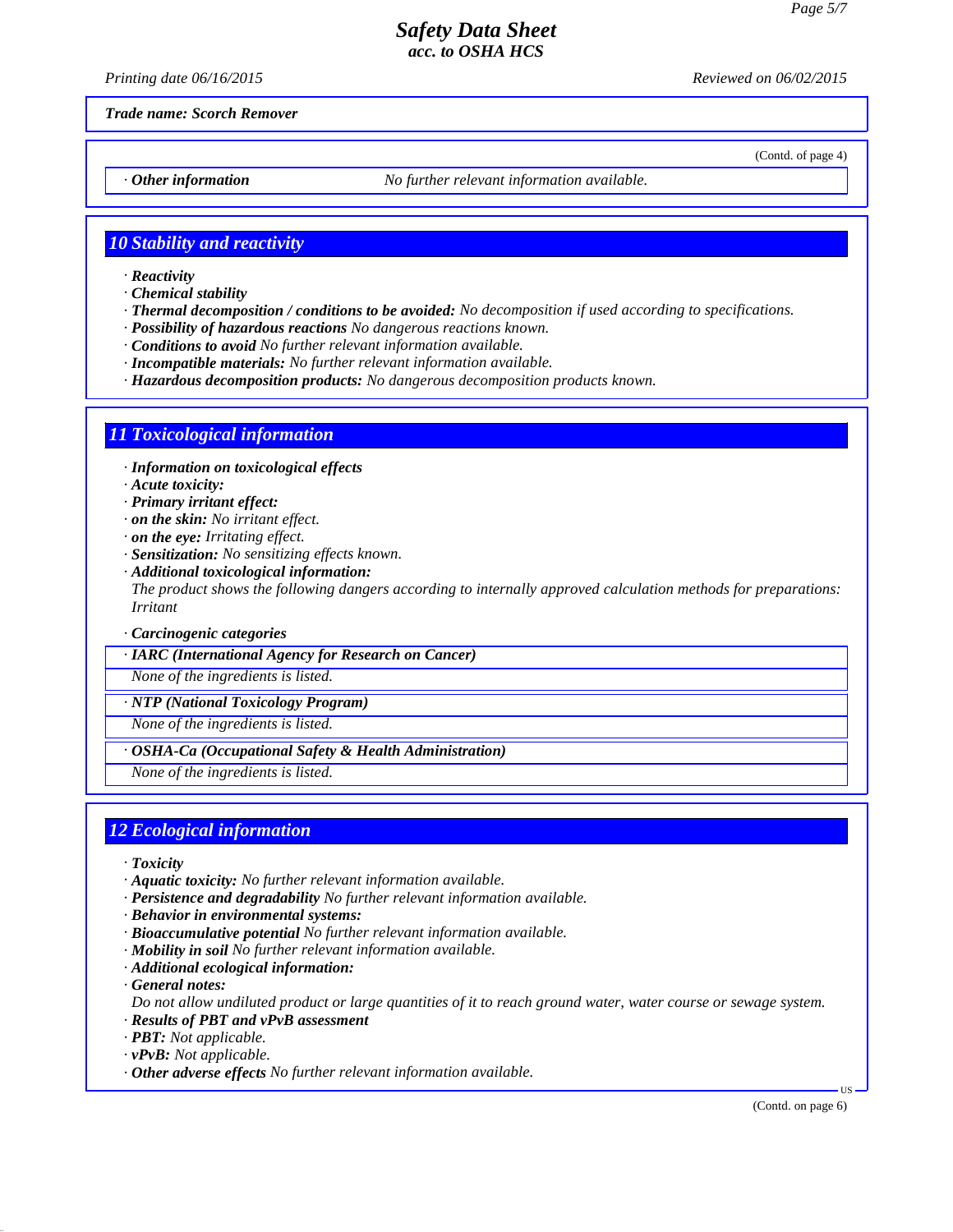*Printing date 06/16/2015 Reviewed on 06/02/2015*

*Trade name: Scorch Remover*

(Contd. of page 5)

### *13 Disposal considerations*

#### *· Waste treatment methods*

#### *· Recommendation:*

*Dispose of content and/or container in accordance with local, regional, national and/or international regulations.*

- *· Uncleaned packagings:*
- *· Recommendation:*

*Dispose of content and/or container in accordance with local, regional, national and/or international regulations · Recommended cleansing agent: Water, if necessary with cleansing agents.*

| <b>14 Transport information</b>                                                     |                 |
|-------------------------------------------------------------------------------------|-----------------|
| · UN-Number<br>· DOT, ADN, IMDG, IATA                                               | not regulated   |
| $\cdot$ UN proper shipping name<br>· DOT, ADN, IMDG, IATA                           | not regulated   |
| $\cdot$ Transport hazard class(es)                                                  |                 |
| · DOT, ADN, IMDG, IATA<br>$\cdot Class$                                             | not regulated   |
| · Packing group<br>· DOT, IMDG, IATA                                                | not regulated   |
| · Environmental hazards:<br>· Marine pollutant:                                     | $N_{O}$         |
| · Special precautions for user                                                      | Not applicable. |
| · Transport in bulk according to Annex II of<br><b>MARPOL73/78 and the IBC Code</b> | Not applicable. |
| · UN "Model Regulation":                                                            |                 |

# *15 Regulatory information*

*· Safety, health and environmental regulations/legislation specific for the substance or mixture · Sara*

*· Section 355 (extremely hazardous substances):*

*7722-84-1 hydrogen peroxide solution*

*· Section 313 (Specific toxic chemical listings):*

*None of the ingredients is listed.*

### *· TSCA (Toxic Substances Control Act):*

*All ingredients are listed.*

*· Proposition 65*

*· Chemicals known to cause cancer:*

*None of the ingredients is listed.*

*· Chemicals known to cause reproductive toxicity for females:*

*None of the ingredients is listed.*

(Contd. on page 7)

US